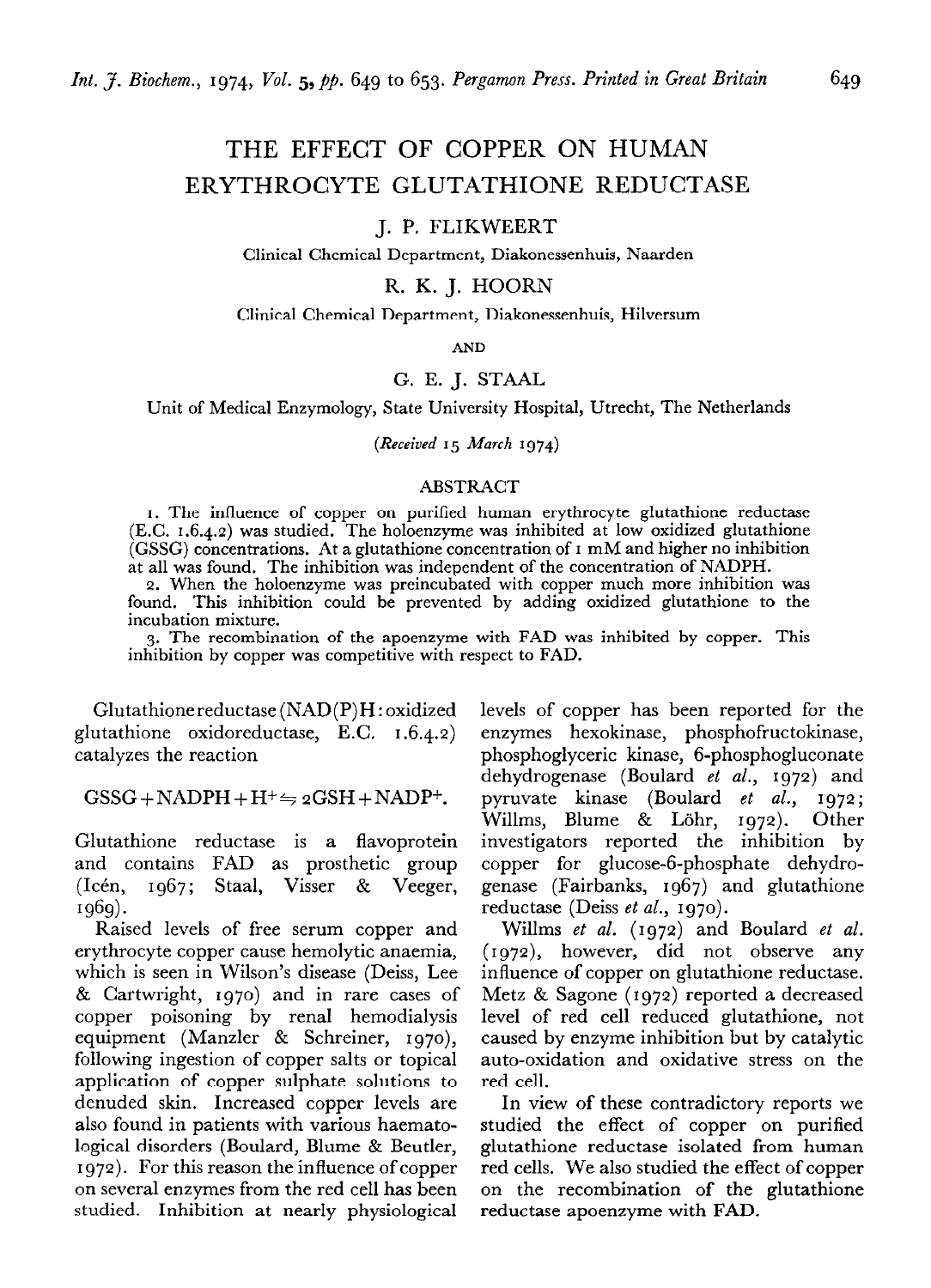NADPH, FAD and GSSG were obtained from Boehringer and Soehne. DEAE-Sephadex A-50, capacity  $3.5 \pm 0.5$  meq./g., partical size  $40-$ 120  $\mu$ m. and CM-Sephadex C-50, capacity  $4.5 \pm 0.5$  meq./g., partical size 40-120  $\mu$ m. were purchased from Pharmacia, Uppsala. Huma: erythrocytes were obtained from healthy donors from the Netherlands Red Cross Blood Transfusion Service. In the copper experiments  $CuSO<sub>4</sub>$ was used.

#### DETERMINATION OF ACTIVITY

The assays were carried out, at  $25^{\circ}$  C, (with a Zeiss spectrophotometer PMQII in combination with a Vitatron UR 401 recorder) by following the change in extinction at 340 nm. due to the oxidation of NADPH with GSSG as acceptor (Staal et al., 1969). NADPH-GSSG reductase activity was determined in 02 M Tris-HCl buffer pH  $6.8$  in a final volume of  $2.5$  ml. containing  $I$  mM GSSG,  $I20 \mu M$  NADPH and enzyme, unless stated otherwise. A unit of activity is defined as the amount of enzyme required to oxidize  $\iota$   $\mu$ mole of NADPH per minute under the above conditions. The specific activity is defined as units/mg. protein. The protein content was determined by the method of Lowry, Rosebrough, Farr & Randall **(195 I)** with crystalline human serum albumin as standard.

## PURIFICATION OF THE ENZYME

The purification procedure was carried out according to Staal et al. (rg6g), except that the last three steps were omitted and that the amount of DEAE-Sephadex suspension (step 2 and step 4) was doubled.

#### PREPARATION OF THE APOENZYME

The apoenzyme was prepared according to Warburg & Christian (1938). The enzyme solution was 55% saturated with  $(NH_4)_2$ and was brought to pH  $3.1$  with I N HCl. After standing for IO minutes in an ice bath, the apoenzyme was collected by centrifugation and was dissolved in 0'2 M Tris buffer, pH 6.8. This solution had only  $8\%$  of its original activity (rest-activity). In all recombination experimen of apoenzyme with FAD, the measured activities were corrected for the rest-activity.

#### RESULTS

#### PURIFICATION OF THE ENZYME

Starting from 300 ml. of erythrocytes with a specific activity in the haemolysate of  $5.2 \times 10^{-3}$  units/mg. protein, an enzyme solution was obtained with a specific activity

**MATERIALS AND METHODS** of 44 units/mg. protein. This means that the CHEMICALS **EXECUTE:** enzyme preparation was purified 8500 times.

#### **INFLUENCE OF COPPER ON THE HOLOENZYME**

FIG. I shows the influence of copper on the holoenzyme at three different GSSG concentrations. The inhibition of the enzyme by copper ions apparently depends on the GSSG



FIG.  $I$ . The influence of increasing  $Cu^{2+}$ concentration on glutathione reductase at different GSSG concentrations.  $\bigcirc$ , I mM GSSG;  $\bigcirc$ , 0.2 mM GSSG;  $\triangle$ , 0.1 mM GSSG. The reaction was started by adding enzyme solution to the cuvette. For further conditions see Methods.



FIG. 2.-1/v against  $I/[GSSG]$  plot with  $\circledbullet$ and without ( $\bigcirc$ ) copper.  $\lfloor Cu^{2+} \rfloor = 2 \times 10^{-6} M$ . The reaction was started by adding enzyme solution to the cuvette.  $v$  is expressed as  $\Delta E/$ minute/ml. enzyme solution. For further conditions see Methods.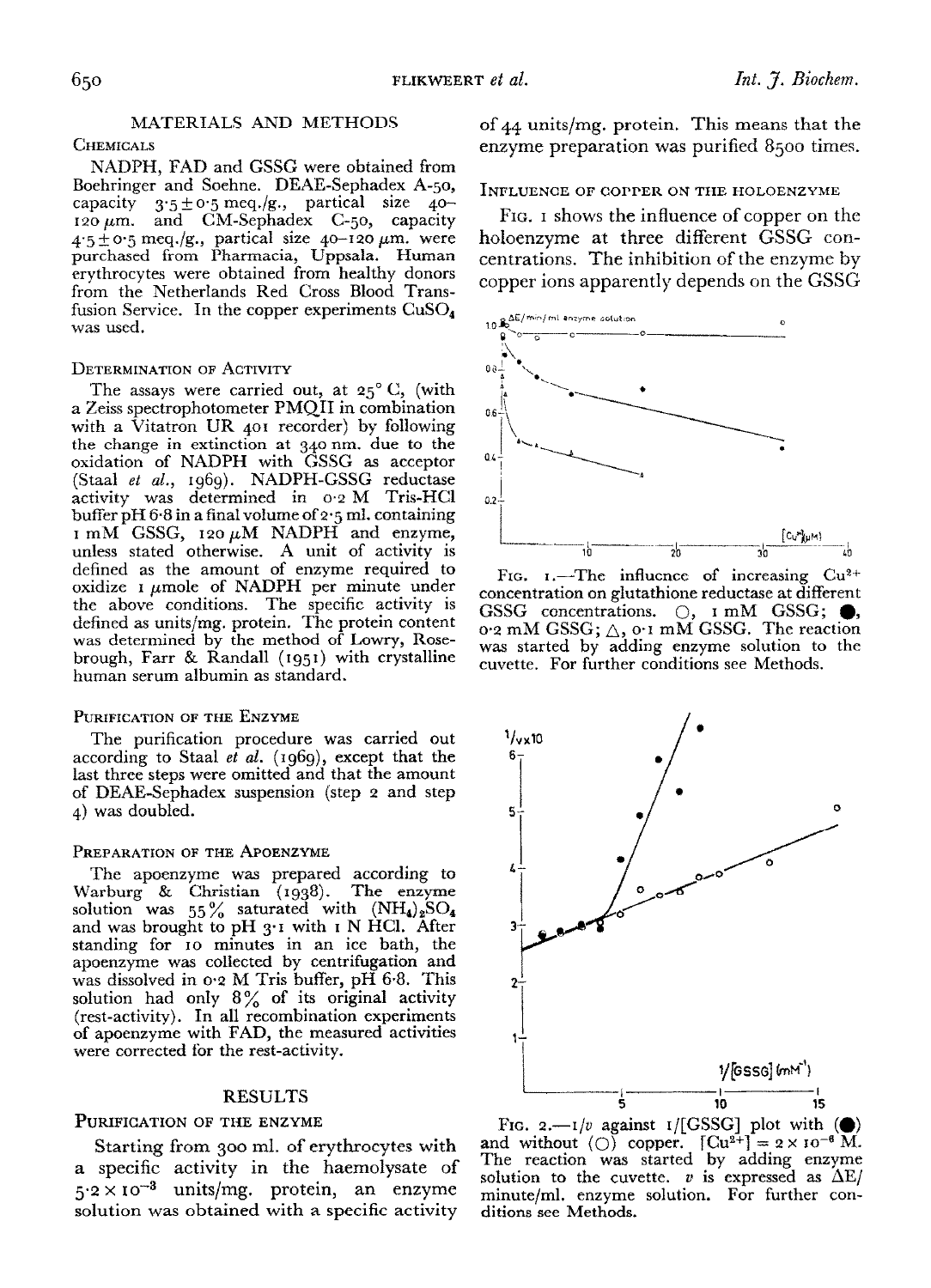concentration. Increasing the copper concentrations up to  $3.2 \times 10^{-5}$  M no inhibition could be observed at all at a **GSSG con**centration of I mM. However, at lower GSSG concentrations an inhibition by copper was found.

FIG. 2 is obtained by plotting  $I/v$  against I/[GSSG]; again it can be observed that the inhibition by copper started at a certain GSSG concentration. But it is quite difficult to conclude which mechanism of inhibition is involved.

FIG. 3 shows the  $I/v$  against  $I/[\text{NADPH}]$ 



**FIG. 3.-1/v** against I/[NADPH] plot at two different Cu<sup>2+</sup> concentrations.  $\bigcirc$ , without copper; **a**,  $10^{-6}$  M Cu<sup>2+</sup>;  $\Delta$ ,  $2.5 \times 10^{-6}$  M Cu<sup>2+</sup>. The reaction was started by adding enzyme solution to the cuvette.  $v$  is expressed as  $\Delta E/\text{minute}/\text{ml}$ . enzyme solution. For further conditions see Methods.



FIG. 4.<sup>-The</sup> influence of increasing Cu<sup>2+</sup> concentration on the recombination of apoenzyme with FAD at three different concentrations.  $\bigcirc$ , io<sup>-5</sup> M FAD;  $\bigcirc$ , 2×10<sup>-6</sup> M FAD;  $\bigtriangleup_{\!\! s}$ 5 x **10-7 M** FAD. [GSSG] = I mM. The concentrations of Cu2+ and FAD in the preincubation mixture are as indicated. The reaction was started by adding 0.1 ml. preincubation mixture to the cuvette. For further conditions see Methods.

plot with and without copper. From this plot it can be concluded that the copper inhibition is not influenced by the NADPH concentration. This is in contrast with reported observations (Fairbanks, 1967).

# INFLUENCE OF COPPER ON THE RECOMBINATION OF APOENZYME WITH FAD

FIG. 4 shows the effect of copper on the recombination of the apoenzyme with three different FAD concentrations after IO minutes' preincubation. It is clear that the inhibition of the recombination depends on the FAD concentration. From the  $I/v$  against r/[FAD] plot with and without copper (FIG. 5) it can be concluded that copper is a competitive inhibitor towards FAD.

# PREINCUBATION OF HOLOENZYME WITH **COPPER**

In the recombination experiments we measured the enzyme activity after IO minutes preincubation of apoenzyme with FAD (with and without copper). Therefore, we also investigated the influence of copper on the holoenzyme by preincubating holoenzyme with copper. The results are given in FIG. 6. From these experiments it can be concluded that there is also an effect



FIG. 5.— $1/v$  against  $1/[\text{FAD}]$  plot with ( $\bigcirc$ ) and without (0)  $Cu^{2+}$ .  $[Cu^{2+}] = 10^{-5} M$ ;  $[GSSG] = I \text{ mM. } v \text{ is expressed as } \Delta E/\text{minute/ml.}$ **enzyme solution. For further conditions see FIG. 4.**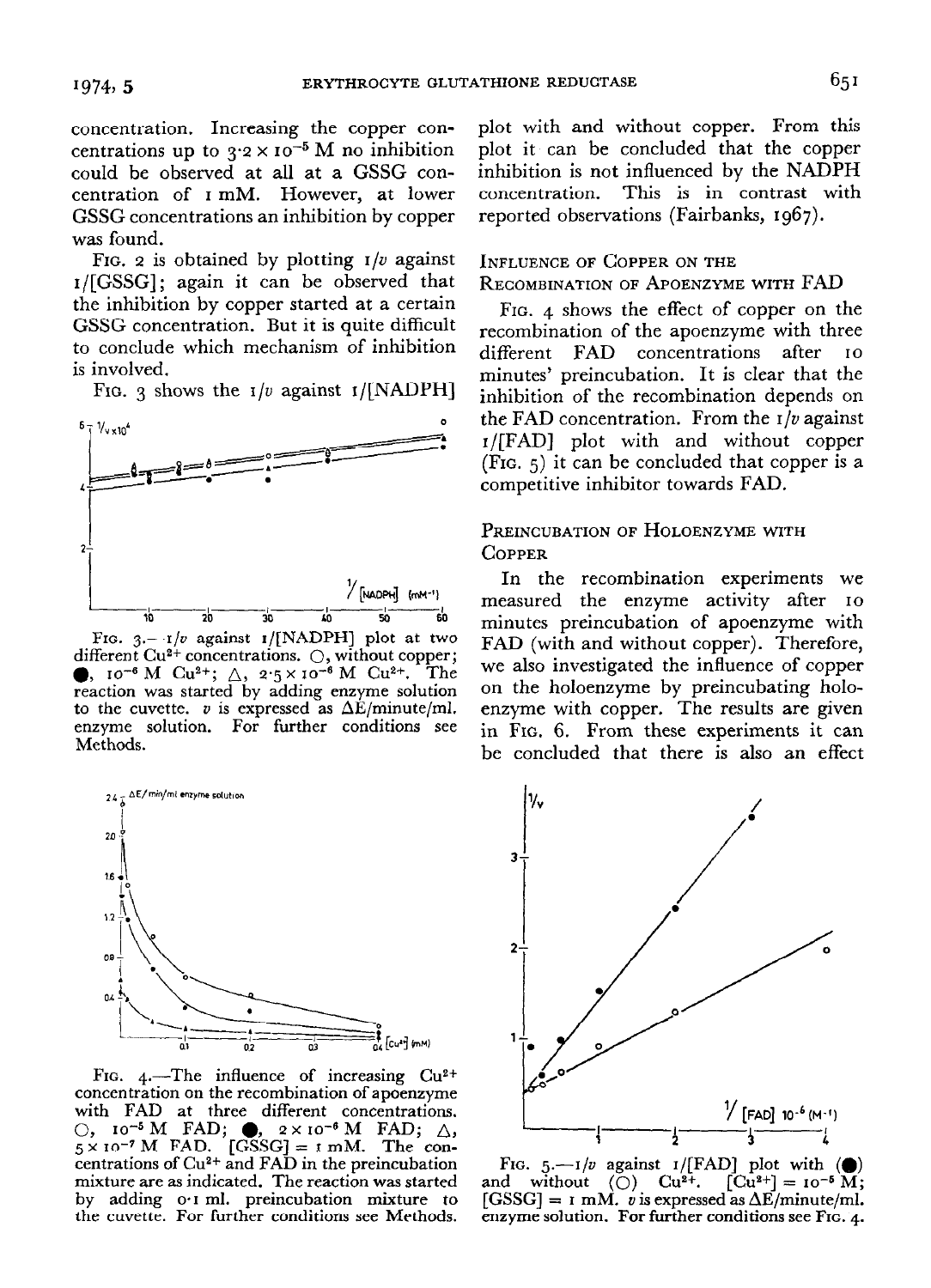

FIG.  $6$ .-Influence of increasing  $Cu^{2+}$  concentration on holoenzyme preincubated with the indicated Cu2+ concentration at three different concentrations of GSSG.  $\bigcirc$ , 1.0 mM GSSG;  $\bullet$ , 0.2 mM GSSG;  $\triangle$ , 0.1 mM GSSG. For further conditions see **FIG.** 4.

of copper on the holoenzyme during preincubation. However, when in the preincubation mixture besides holoenzyme and copper GSSG is added in a concentration of I mM, it was found that the inhibition by copper was prevented (not shown). This means that the inhibitory effects of copper both on the recombination of apoenzyme with FAD and on the holoenzyme are dependent on the concentration of GSSG.

#### DISCUSSION

The results described in this paper clearly demonstrate that the influence of Cu2+ on glutathione reductase is strongly dependent on the GSSG concentration. This may explain the reason why Boulard *et al. (1972)*  and Willms *et al. (1972)* did not find any inhibitory effect of copper on glutathione reductase, because their GSSG concentration was too high  $(3.3 \text{ mM})$ . Under these conditions the enzyme is saturated with GSSG substrate, because the  $K_m$  for GSSG is about 0, I mM (Staal & Veeger, 1969). The copper concentrations used in the experiments of Deiss *et* al. (1970) are so high that the effect of the GSSG concentration used in their experiments  $(5.3 \text{ mM})$  is offset.

About the mode of action of copper on the holoenzyme one can only speculate. Direct GSSG binding by copper is unlikely,

because copper ions chelate with two peptide molecules at most (Tommel, 1969). From our experiments it can be seen that the GSSG-copper ratio at which the enzyme is inhibited is much higher than two. SH-groups of the enzyme are probably involved in the inhibition by Cu2+. Studies on this subject are in progress.

Our recombination experiments indicate that copper is a competitive inhibitor of FAD-apoenzyme recombination at high physiological erythrocyte copper concentrations. This observation might be of value in the treatment of haemolytic anaemia caused by high erythrocyte copper concentrations. It is well-known that administration of riboflavin gives a higher content of FAD in the erythrocyte (Beutler, 1969). In glutathione reductase deficiency, administration of riboflavin results in an increase of the glutathione reductase activity. Therefore, it seems reasonable to administer riboflavin to patients with chronic haematological disorders in which case it is often found that the copper content has increased.

# **REFERENCES**

.\_\_\_ \_\_\_~\_ \_

- BEUTLER, E., *(1g6g), '* Effect of flavin compounds on glutathione reductase activity: in *vitro* and in vivo studies', *J. Clin. Invest.*, 48, 1957-1966.
- BOULARD, M., BLUME, K. G., & BEUTLER, E., *(1972)) '* The effect of copper on red cell enzyme activities ', 3. *Clin. Invest., 51, 459-461.*
- DEISS, A., LEE, G. R., & CARTWRIGHT, G. E., *( I g7o),* ' Hemolytic anemia in Wilson's disease ', *Ann. Intern. Med., 73,* 413-418.
- FAIRBANKS, V. F., (1967), Copper sulfateinduced hemolytic anemia ', *Archs. Intern. Med., IZO, 428-432.*
- Icén, A., (1967), ' Glutathione reductase of huma erythrocytes. Purification and properties ', *&and.* 3. *Clin. Lab. Invest., 20,* suppl. 96.
- LOWRY, O. H., ROSEBROUGH, N. J., FARR, A. L., & RANDALL, R. J., (1951), ' Protein measurement with the Folin phenol reagent',  $\tilde{\jmath}$ . *Biol. Chem., 193, 265-275.*
- Manzler, A. D., & Schreiner, A. W., (1970) ' Copper-induced acute hemolytic anemia ', *Ann. Intern. Med., 73, 409-412.*
- METZ, E. N., & SAGONE, A. L., (1972)) ' The effect of copper *on* the erythrocyte hexose monophosphate shunt pathway', *J. Lab. Clin. Med., 80,* 405-413.